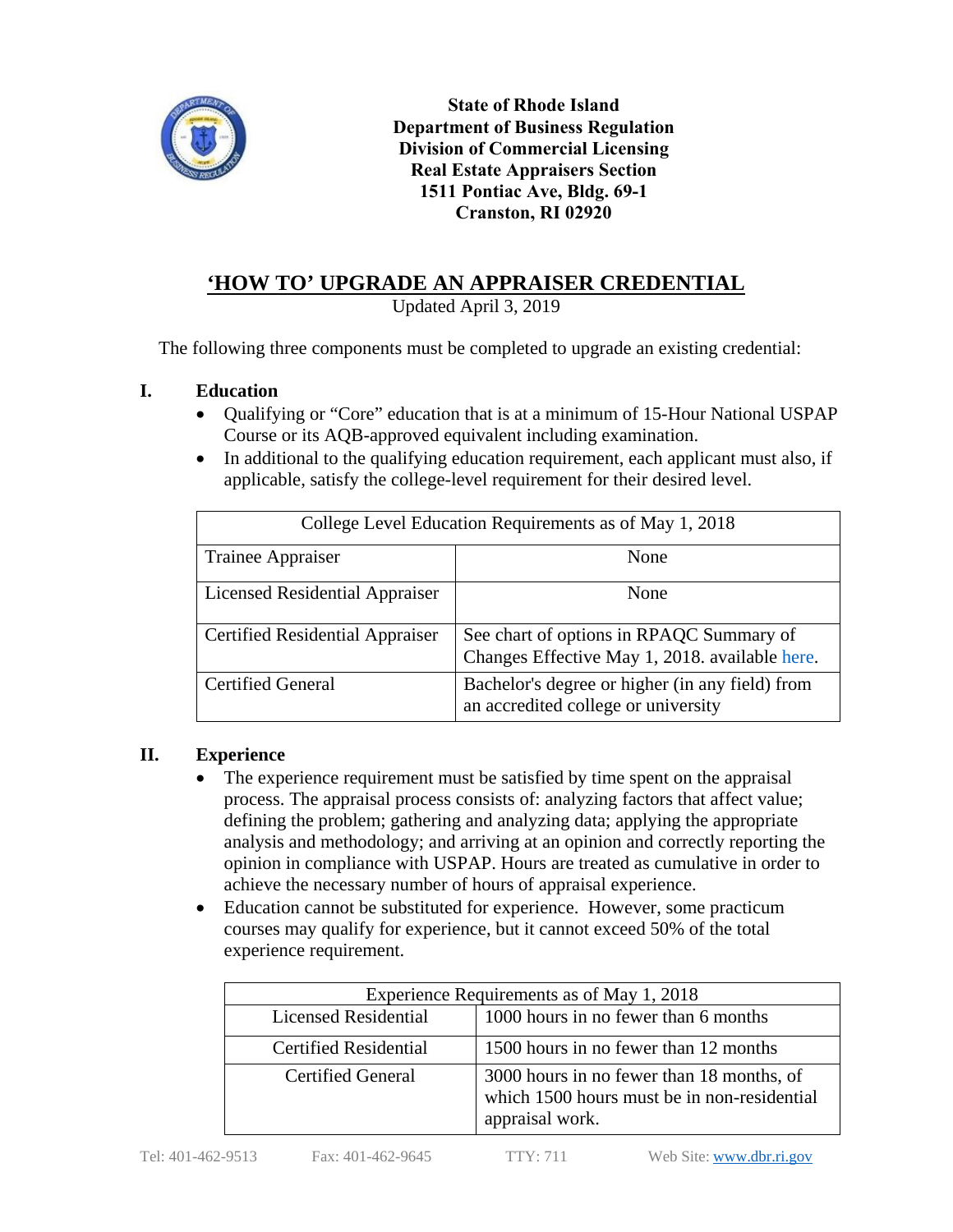## **III. Examination**

 Successful completion of the applicable AQB approved Real Property Appraiser examination.

# **'WHAT TO' SUBMIT FOR AN UPGRADE**

- 1. A letter of intent. **If applying for Certified Residential**, please identify which of the 6 education categories you seek to qualify under and provide all necessary supporting documentation.
- 2. The certificates of completion for the required Qualifying or "Core" education for the classification type you are seeking. If applicable, an official sealed copy of the college/university degree transcript.
- 3. A completed Appraisal Experience Log signed by both the licensee and their supervisory appraiser on each page of log, including total number of hours worked per page. **If applying for General Certification, please provide two separate logs, one for the commercial properties, and one for the residential properties.**

Upon receipt of the above-mentioned documentation, you will be contacted via email as to which reports from the experience log should be submitted for review by a member of the Board. Should the Board, at a regularly scheduled meeting, approve the submitted reports; an approved examination card will be sent to you via regular mail.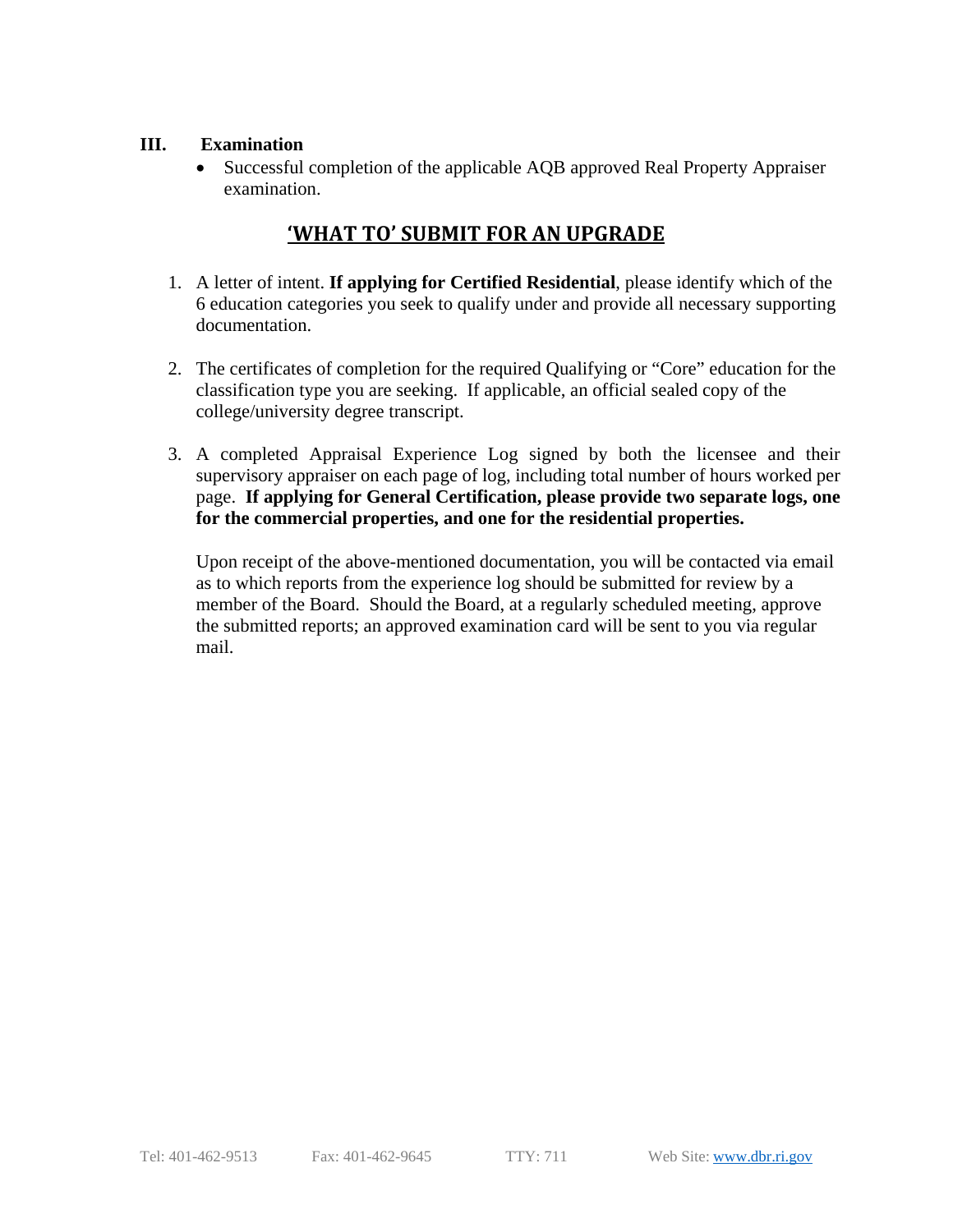# **EDUCATION REQUIREMENTS FOR APPRAISER UPGRADES**

#### **Updated April 3, 2019**

### **TRAINEE → LICENSED RESIDENTIAL APPRAISER**

| Residential Market Analysis & Highest & Best Use     |       | 15 Hours |
|------------------------------------------------------|-------|----------|
| Residential Appraiser Site Valuation & Cost Approach |       | 15 Hours |
| Residential Sales Comparison & Income Approaches     |       | 30 Hours |
| Residential Report Writing & Case Studies            |       | 15 Hours |
|                                                      | Total | 75 Hours |

No college-level education required.

One thousand (1,000) hours of experience are required to be obtained in no fewer than six (6) months.

### **TRAINEE → CERTIFIED RESIDENTIAL APPRAISER**

| Residential Market Analysis & Highest & Best Use     |       | 15 Hours  |
|------------------------------------------------------|-------|-----------|
| Residential Appraiser Site Valuation & Cost Approach |       | 15 Hours  |
| Residential Sales Comparison & Income Approaches     |       | 30 Hours  |
| Residential Report Writing & Case Studies            |       | 15 Hours  |
| Statistics, Modeling & Finance                       |       | 15 Hours  |
| Advanced Residential Applications & Case Studies     |       | 15 Hours  |
| <b>Appraisal Subject Matter Electives</b>            |       | 20 Hours  |
|                                                      | Total | 125 Hours |

Applicants must satisfy one of the six (6) education categories set forth in the Appraisal Foundation RPAQC. Applicants must identify which category they satisfy and provide proof to the Division for review along with the upgrade request.

One thousand five hundred (1,500) hours of experience obtained during no fewer than twelve (12) months is required. While the hours may be cumlative, the required number of months must accrue before an individual can be certified.

#### **TRAINEE → CERTIFIED GENERAL APPRAISER**

| General Appraiser Market Analysis & Highest & Best Use |       | 30 Hours  |
|--------------------------------------------------------|-------|-----------|
| Statistics, Modeling & Finance                         |       | 15 Hours  |
| General Appraiser Sales Comparison Approach            |       | 30 Hours  |
| General Appraiser Site Valuation and Cost Approach     |       | 30 Hours  |
| General Appraiser Income Approach                      |       | 60 Hours  |
| General Appraiser Report Writing & Case Studies        |       | 30 Hours  |
| <b>Appraisal Subject Matter Electives</b>              |       | 30 Hours  |
|                                                        | Total | 225 Hours |

Applicant must also satisfy the college-level education requirement of a Bachelor's degree or higher (in any field) from an accredited college or university

Three thousand (3,000) hours of experience obtained during no fewer than eighteen (18) months is required, of which, one thousand five hundred (1,500) hours must be non-residential appraisal work. While the hours may be cumlative, the required number of months must accrue before an individual can be certified. **Please provide TWO separate logs, one for the commercial properties, and one for the residential properties.**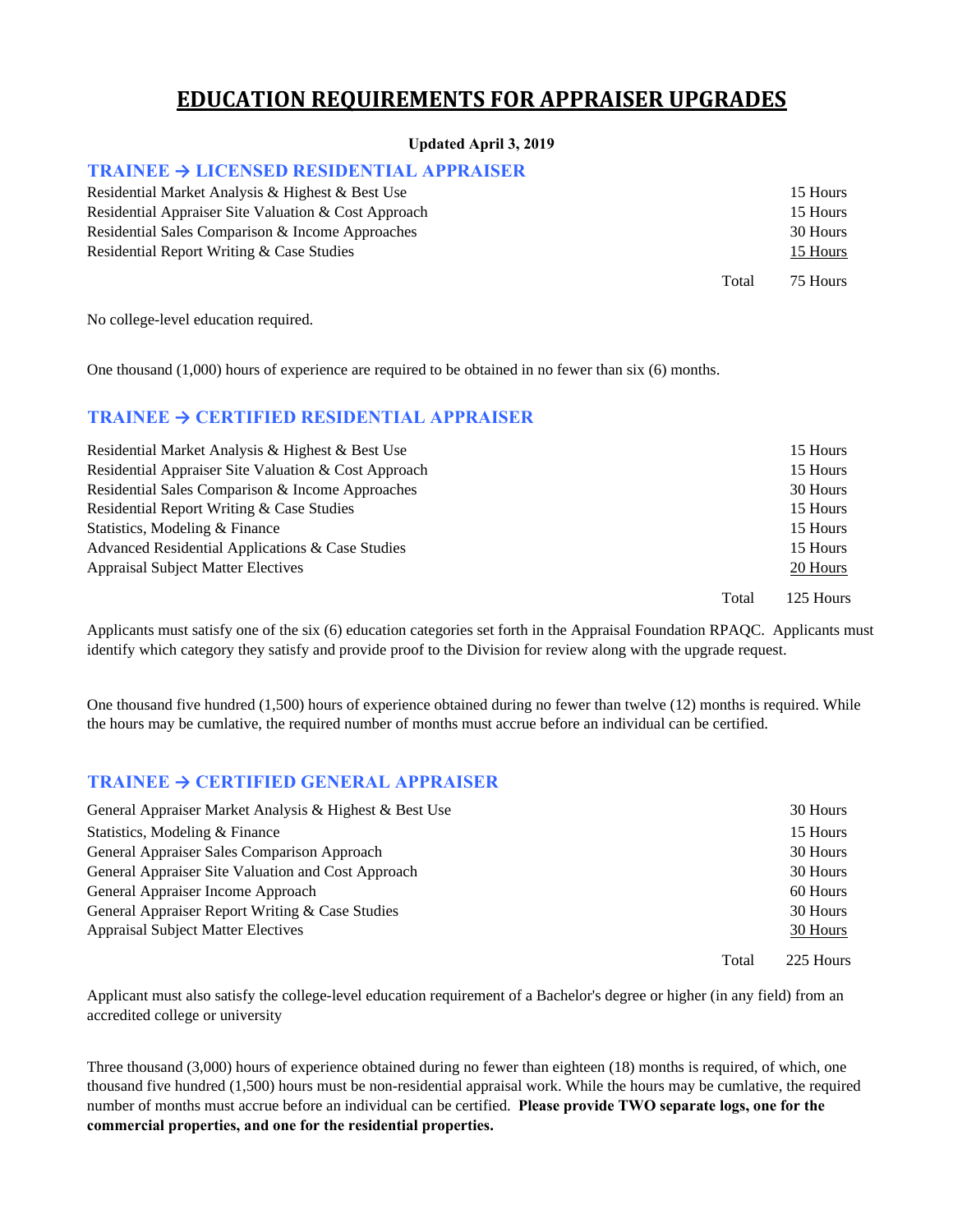### **LICENSED RESIDENTIAL → CERTIFIED RESIDENTIAL APPRAISER**

| Statistics, Modeling & Finance                   |       | 15 Hours |
|--------------------------------------------------|-------|----------|
| Advanced Residential Applications & Case Studies |       | 15 Hours |
| <b>Appraisal Subject Matter Electives</b>        |       | 20 Hours |
|                                                  |       |          |
|                                                  | Total | 50 Hours |

Applicants must satisfy one of the six (6) education categories set forth in the Appraisal Foundation RPAQC. Applicants must identify which category they satisfy and provide proof to the Division for review along with the upgrade request.

One thousand five hundred (1,500) hours of experience obtained during no fewer than twelve (12) months is required. While the hours may be cumlative, the required number of months must accrue before an individual can be certified.

#### **LICENSED RESIDENTIAL→ CERTIFIED GENERAL APPRAISER**

| General Appraiser Market Analysis & Highest & Best Use | 15 Hours |
|--------------------------------------------------------|----------|
| Statistics, Modeling & Finance                         | 15 Hours |
| General Appraiser Sales Comparison Approach            | 15 Hours |
| General Appraiser Site Valuation and Cost Approach     | 15 Hours |
| General Appraiser Income Approach                      | 45 Hours |
| General Appraiser Report Writing & Case Studies        | 15 Hours |
| <b>Appraisal Subject Matter Electives</b>              | 30 Hours |
|                                                        |          |

Total 150 Hours

Applicant must also satisfy the college-level education requirement of a Bachelor's degree or higher (in any field) from an accredited college or university

Three thousand (3,000) hours of experience obtained during no fewer than eighteen (18) months is required, of which, one thousand five hundred (1,500) hours must be non-residential appraisal work. While the hours may be cumlative, the required number of months must accrue before an individual can be certified. **Please provide TWO separate logs, one for the commercial properties, and one for the residential properties.**

### **CERTIFIED RESIDENTIAL → CERTIFIED GENERAL APPRAISER**

| General Appraiser Market Analysis & Highest & Best Use | 15 Hours |
|--------------------------------------------------------|----------|
| General Appraiser Sales Comparison Approach            | 15 Hours |
| General Appraiser Site Valuation and Cost Approach     | 15 Hours |
| General Appraiser Income Approach                      | 45 Hours |
| General Appraiser Report Writing & Case Studies        | 10 Hours |
|                                                        |          |

Total 100 Hours

Applicant must also satisfy the college-level education requirement of a Bachelor's degree or higher (in any field) from an accredited college or university

Three thousand (3,000) hours of experience obtained during no fewer than eighteen (18) months is required, of which, one thousand five hundred (1,500) hours must be non-residential appraisal work. While the hours may be cumlative, the required number of months must accrue before an individual can be certified. **Please provide TWO separate logs, one for the commercial properties, and one for the residential properties.**